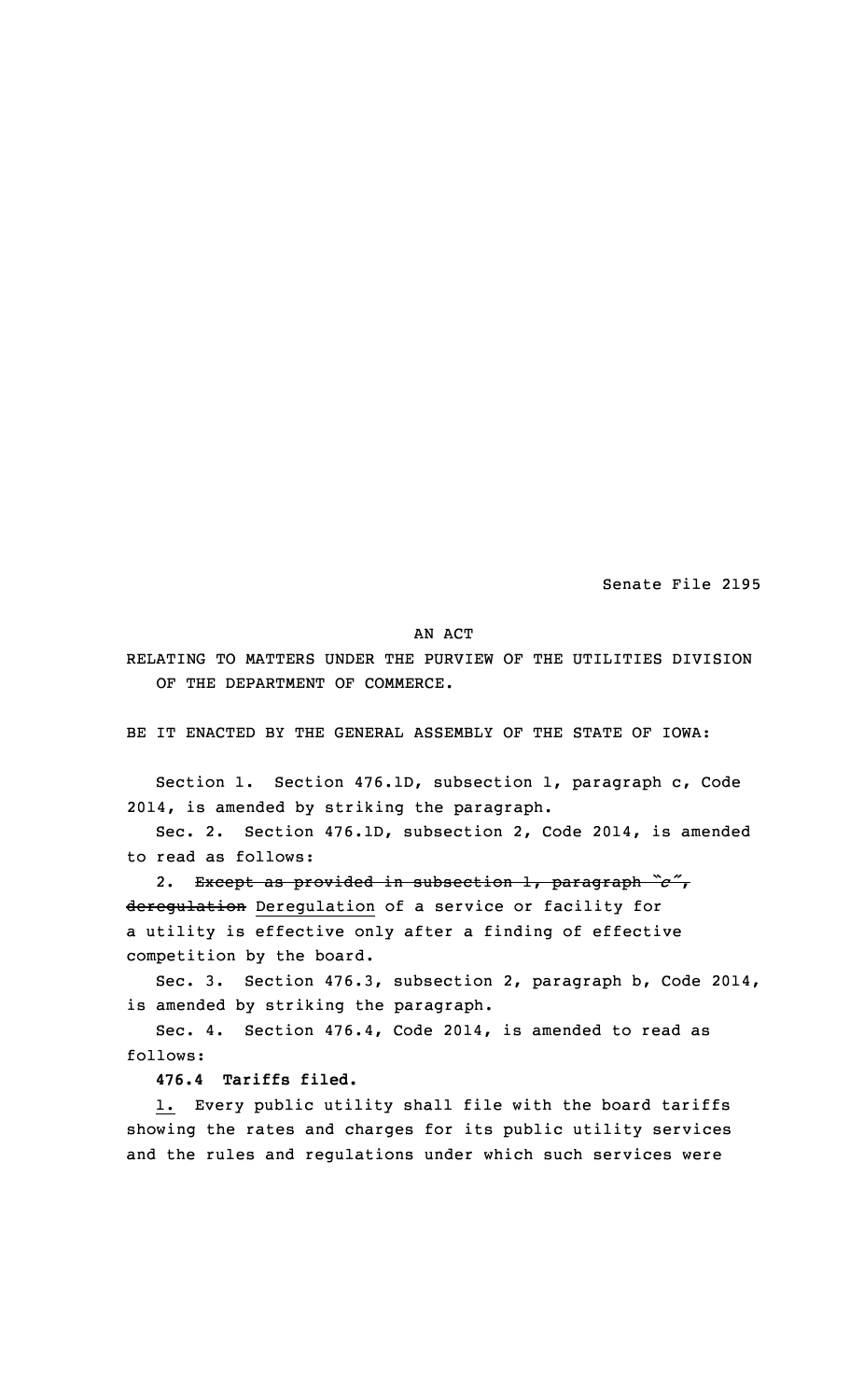furnished, on April 1, 1963, which rates and charges shall be subject to investigation by the board as provided in section 476.3, and upon such investigation the burden of establishing the reasonableness of such rates and charges shall be upon the public utility filing the same. These filings shall be made under such rules as the board may prescribe within such time and in such form as the board may designate. In prescribing rules and regulations with respect to the form of tariffs, the board shall, in the case of public utilities subject to regulation by any federal agency, give due regard to any corresponding rules and regulations of such federal agency, to the end that unnecessary duplication of effort and expense may be avoided so far as reasonably possible. Each public utility shall keep copies of its tariffs open to public inspection under such rules as the board may prescribe.

2. No later than January 1, 2015, <sup>a</sup> telephone utility is required to file tariffs as provided in this section only for such wholesale services as may be specified by the board.

3. Every rate, charge, rule, and regulation contained in any filing made with the commission on or prior to July 4, 1963, shall be effective as of such date, subject, however, to investigation as herein provided. If any such filing is made prior to the time the commission prescribes rules as aforesaid, and if such filing does not comply as to form or substance with such rules, then the public utility which filed the same shall within <sup>a</sup> reasonable time after the adoption of such rules make <sup>a</sup> new filing or filings complying with such rules, which new filing or filings shall be deemed effective as of July 4, 1963.

Sec. 5. Section 476.5, Code 2014, is amended to read as follows:

# **476.5 Adherence to schedules —— discounts.**

No public utility subject to rate regulation shall directly or indirectly charge <sup>a</sup> greater or less compensation for its services than that prescribed in its tariffs, and no such public utility shall make or grant any unreasonable preferences or advantages as to rates or services to any person or subject any person to any unreasonable prejudice or disadvantage.

Nothing in this section shall be construed to prohibit any public utility furnishing communications services from providing any service rendered by it without charge or at reduced rate to any of its active or retired officers, directors, or employees, or such officers, directors or employees of other public utilities furnishing communications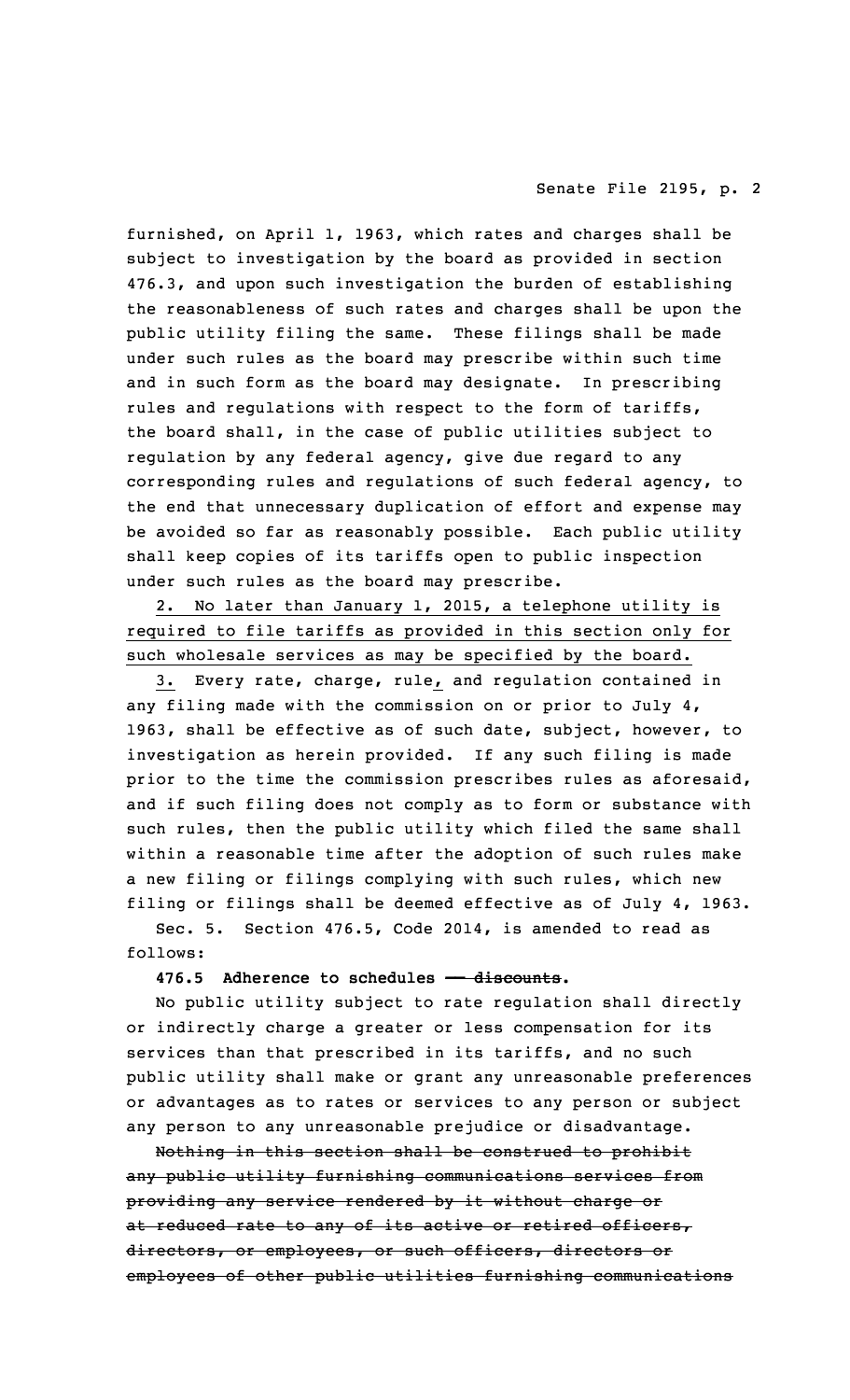services. Provided, however, said service is for personal use, and not for engaging in a business for profit.

Sec. 6. Section 476.6, subsection 9, Code 2014, is amended by striking the subsection.

Sec. 7. Section 476.29, subsections 3 and 6, Code 2014, are amended to read as follows:

3. <sup>A</sup> certificate is transferable, subject to approval of the board pursuant to section  $476.20$ , subsection  $17$  and for purposes of <sup>a</sup> rate-regulated local exchange utility shall be treated by the board in the same manner as <sup>a</sup> reorganization pursuant to sections 476.76 and 476.77.

6. The certificate and tariffs approved by the board are is the only authority required for the utility to furnish land-line local telephone service. However, to the extent not inconsistent with this section, the power to regulate the conditions required and manner of use of the highways, streets, rights-of-way, and public grounds remains in the appropriate public authority.

Sec. 8. Section 476.29, subsection 15, Code 2014, is amended by striking the subsection.

Sec. 9. Section 476.72, subsections 4 and 5, Code 2014, are amended to read as follows:

4. *"Public utility"* includes only means <sup>a</sup> gas or electric rate-regulated public utilities and rate-regulated telephone utilities providing local exchange telecommunication service utility.

5. *"Utility business"* means the generation or transmission of electricity or furnishing of gas or furnishing electricity or furnishing rate-regulated communications services to the public for compensation.

Sec. 10. Section 476.78, Code 2014, is amended to read as follows:

**476.78 Cross-subsidization prohibited.**

A rate-regulated gas or electric public utility shall not directly or indirectly include any costs or expenses attributable to providing nonutility service in regulated rates or charges. Except for contracts existing as of July 1, 1996, a rate-regulated gas or electric public utility or its affiliates shall not use vehicles, service tools and instruments, or employees, the costs, salaries, or benefits of which are recoverable in the regulated rates for electric service or gas service to install, service, or repair residential or commercial gas or electric heating, ventilating,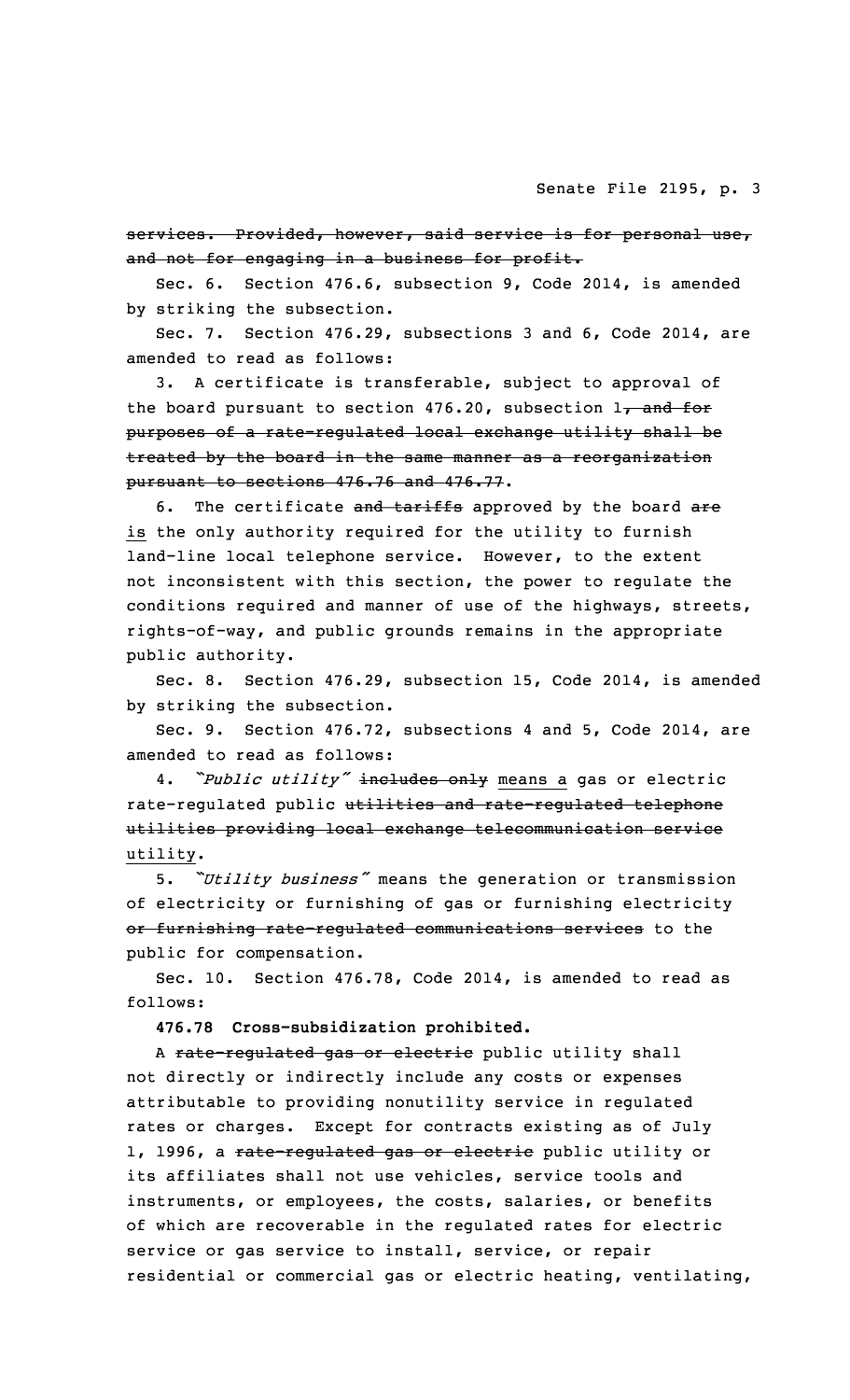or air conditioning systems, or interior lighting systems and fixtures; or to sell at retail heating, ventilating, air conditioning, or interior lighting equipment. For the purpose of this section, *"commercial"* means <sup>a</sup> place of business primarily used for the storage or sale, at wholesale or retail, of goods, wares, services, or merchandise. Nothing in this section shall be construed to prohibit a rate-regulated gas or electric public utility from using its utility vehicles, service tools and instruments, and employees to market systems, services, and equipment, to light pilots, or to eliminate <sup>a</sup> customer emergency or threat to public safety.

Sec. 11. Section 476.79, Code 2014, is amended to read as follows:

**476.79 Provision of nonutility service.**

1. A rate-regulated gas or electric public utility providing any nonutility service to its customers shall keep and render to the board separate records of the nonutility service. The board may provide for the examination and inspection of the books, accounts, papers, and records of the nonutility service, as may be necessary, to enforce any provisions of this chapter.

2. The board shall adopt rules which specify the manner and form of the accounts relating to providing nonutility services which the rate-regulated gas or electric public utility shall maintain.

Sec. 12. Section 476.80, unnumbered paragraph 1, Code 2014, is amended to read as follows:

A rate-regulated gas or electric public utility which engages in <sup>a</sup> systematic marketing effort as defined by the board, other than on an incidental or casual basis, to promote the availability of nonutility service from the public utility shall make available at reasonable compensation on <sup>a</sup> nondiscriminatory basis to all persons engaged primarily in providing the same competitive nonutility services in that area all of the following services to the same extent utilized by the public utility in connection with its nonutility services:

Sec. 13. Section 476.81, Code 2014, is amended to read as follows:

**476.81 Audit required.**

The board may periodically retain <sup>a</sup> nationally or regionally recognized independent auditing firm to conduct an audit of the nonutility services provided by a rate-regulated gas or electric public utility subject to the provisions of section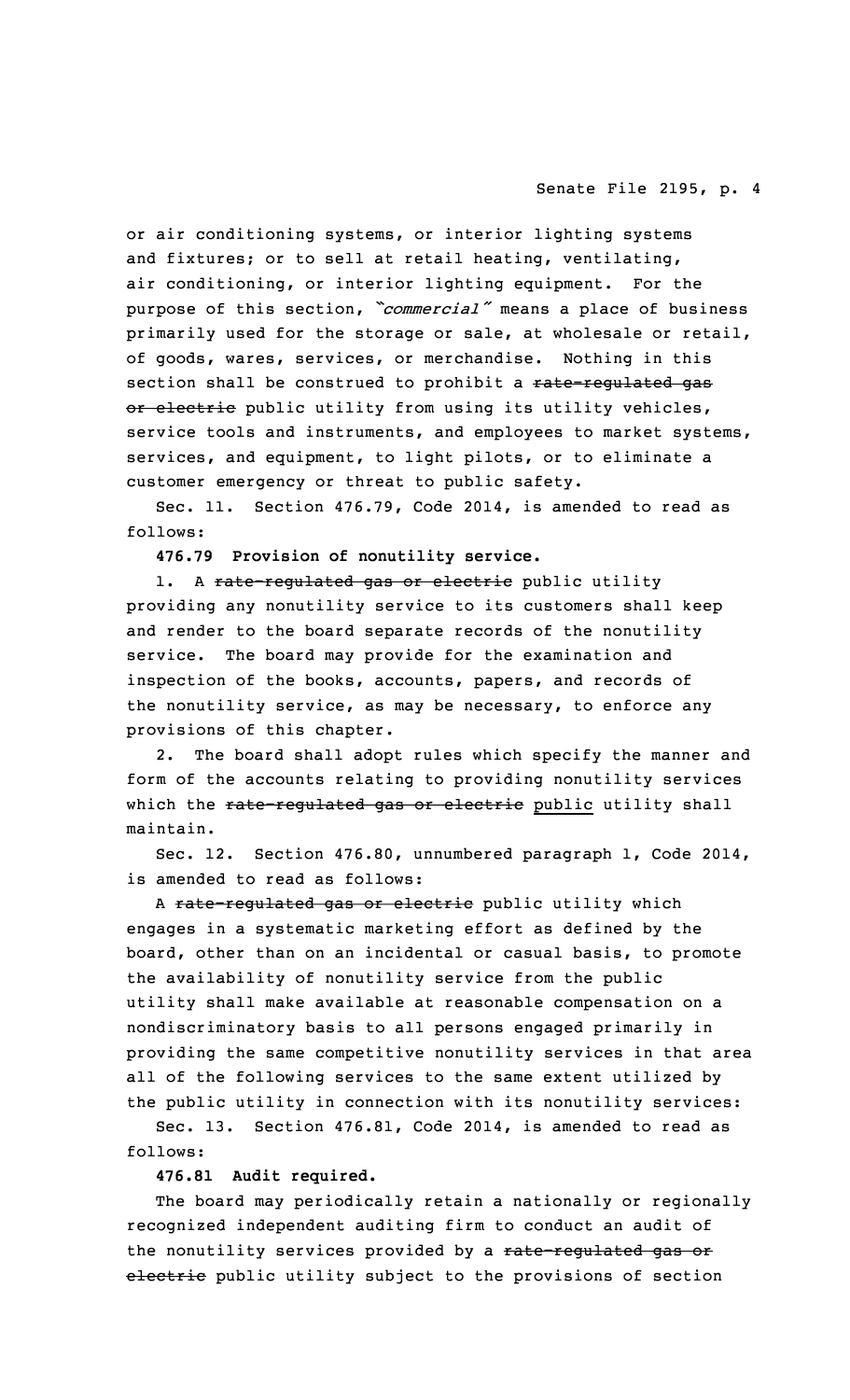476.80. <sup>A</sup> nonutility service audit shall not be conducted more frequently than every three years, unless ordered by the board for good cause. The cost of the audit shall be paid by the public utility to the independent auditing firm and shall be included in its regulated rates and charges, unless otherwise ordered by the board for good cause after providing the public utility the opportunity for <sup>a</sup> hearing on the board's decision.

Sec. 14. Section 476.83, Code 2014, is amended to read as follows:

### **476.83 Complaints.**

Any person may file <sup>a</sup> written complaint with the board requesting that the board determine compliance by <sup>a</sup> rate-regulated gas or electric public utility with the provisions of section 476.78, 476.79, or 476.80, or any validly adopted rules to implement these sections. Upon the filing of <sup>a</sup> complaint, the board may promptly initiate <sup>a</sup> formal complaint proceeding and give notice of the proceeding and the opportunity for hearing. The formal complaint proceeding may be initiated at any time by the board on its own motion. The board shall render <sup>a</sup> decision in the proceeding within ninety days after the date the written complaint was filed, unless additional time is requested by the complainant.

Sec. 15. Section 476.96, Code 2014, is amended to read as follows:

**476.96 Definitions.**

As used in section 476.95, this section, and sections 476.97 through 476.102 476.100 and 476.101, unless the context otherwise requires:

1. *"Basic communications service"* includes at <sup>a</sup> minimum, basic local telephone service, switched access, 911 and E-911 services, and dual party relay service. The board is authorized to classify by rule at any time, any other two-way switched communications services as basic communications services consistent with community expectations and the public interest.

2. *"Basic local telephone service"* means the provision of dial tone access and usage, for the transmission of two-way switched communications within <sup>a</sup> local exchange area, including, but not limited to, the following:

*a.* Residence service and business services, including flat rate or local measured service, private branch exchange trunks, trunk type hunting services, direct inward dialing, and the network access portion of central office switched exchange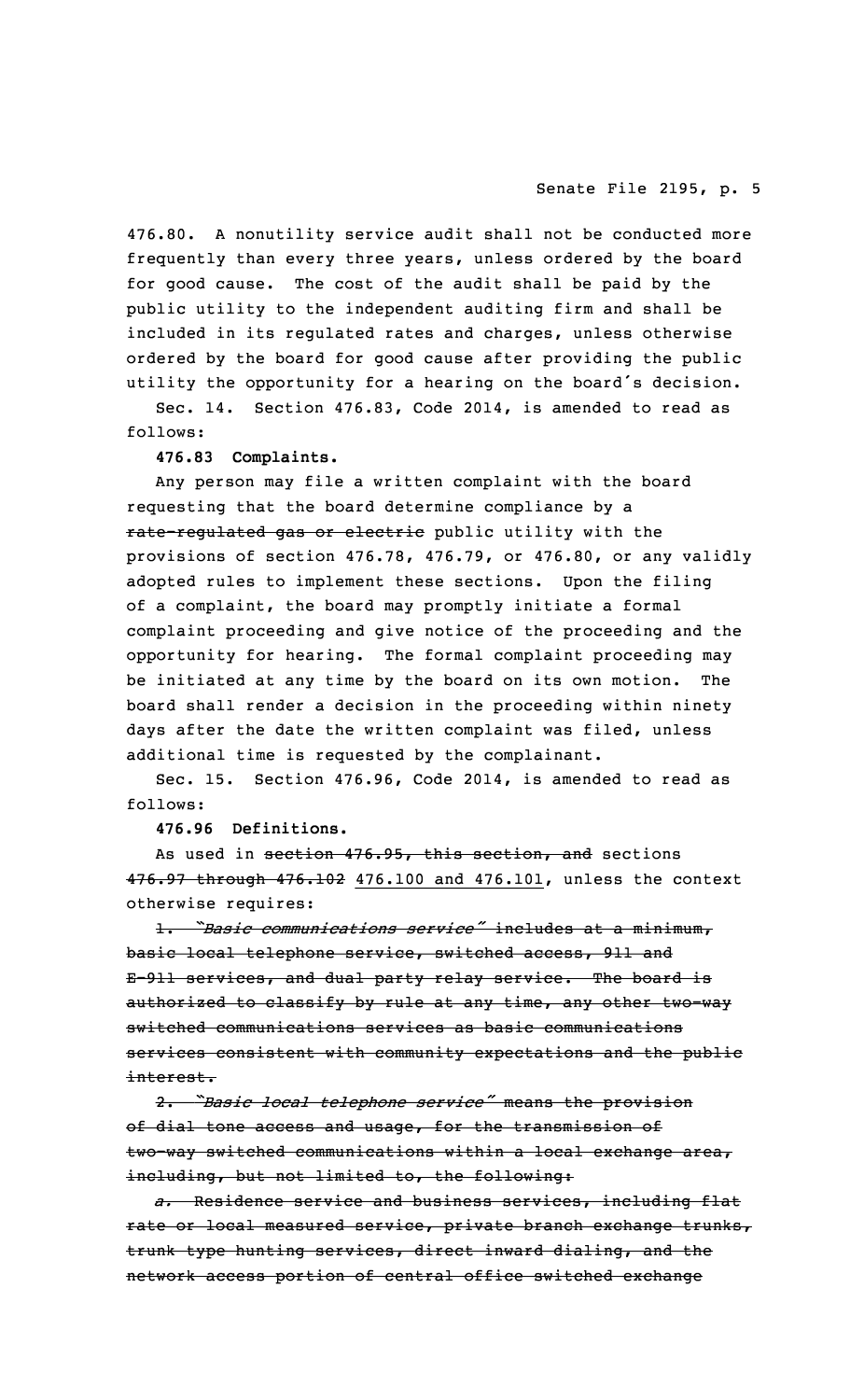service.

*b.* Extended area service.

*c.* Touch tone service when provided separately.

*d.* Call tracing.

*e.* Calling number blocking on either <sup>a</sup> per call or <sup>a</sup> per line basis.

*f.* Local exchange white pages directories.

*g.* Installation and repair of local network access.

*h.* Local operator services, excluding directory assistance. *i.* Toll service blocking and 1-900 and 1-976 access blocking.

3. 1. *"Competitive local exchange service provider"* means any person, including <sup>a</sup> municipal utility, that provides local exchange services, other than <sup>a</sup> local exchange carrier or <sup>a</sup> nonrate-regulated wireline provider of local exchange services under an authorized certificate of public convenience and necessity within <sup>a</sup> specific geographic area described in maps

4. *"Interim number portability"* means one or more mechanisms by which <sup>a</sup> local exchange customer at <sup>a</sup> particular location may change the customer's local exchange services provider without any change in the local exchange customer's telephone number, while experiencing as little loss of functionality as is feasible using available technology.

filed with and approved by the board as of September 30, 1992.

5. 2. *"Local exchange carrier"* means any person that was the incumbent and historical rate-regulated wireline provider of local exchange services or any successor to such person that provides local exchange services under an authorized certificate of public convenience and necessity within <sup>a</sup> specific geographic area described in maps filed with and approved by the board as of September 30, 1992.

6. *"Nonbasic communications services"* means all communications services subject to the board's jurisdiction which are not deemed either by statute or by rule to be basic communications services, including any service offered by the local exchange carrier for the first time after July 1, 1995. A service is not considered new if it constitutes the bundling, unbundling, or repricing of an already existing service. Consistent with community expectations and the public interest, the board may reclassify by rule as nonbasic those two-way switched communications services previously classified by rule as basic.

7. *"Provider number portability"* means the capability of <sup>a</sup>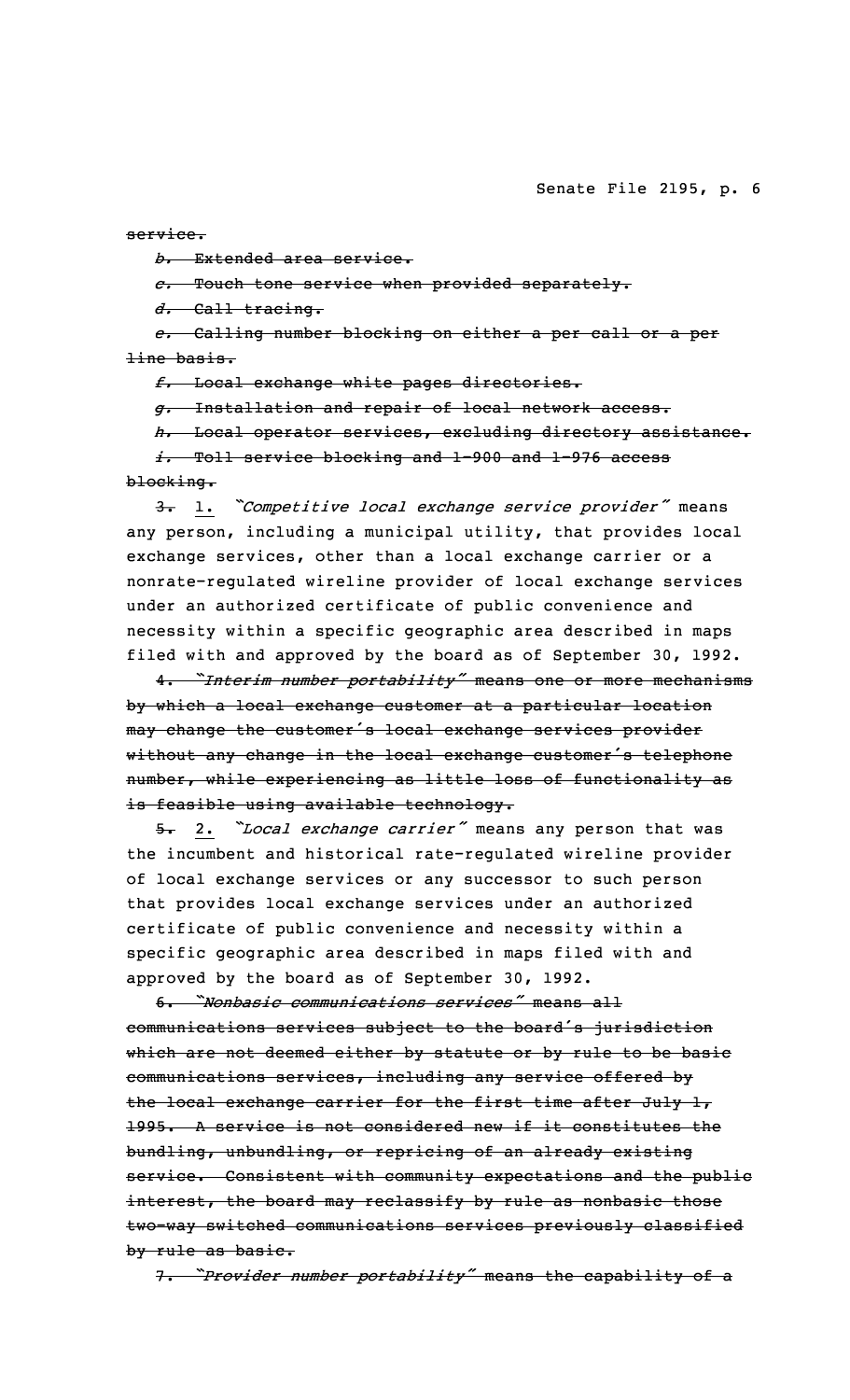local exchange customer to change the customer's local exchange services provider at the customer's same location without any change in the local exchange customer's telephone number, while preserving the full range of functionality that the customer currently experiences. *"Provider number portability"* includes the equal availability of information concerning the local exchange provider serving the number to all carriers, and the ability to deliver traffic directly to that provider without having first to route traffic to the local exchange carrier or otherwise use the services, facilities, or capabilities of the local exchange carrier to complete the call, and without the dialing of additional digits or access codes.

Sec. 16. Section 476.101, subsections 1, 8, and 10, Code 2014, are amended to read as follows:

1. <sup>A</sup> certificate of public convenience and necessity to provide local telephone service shall not be interpreted as conveying <sup>a</sup> monopoly, exclusive privilege, or franchise. <sup>A</sup> competitive local exchange service provider shall not be subject to the requirements of this chapter, except that <sup>a</sup> competitive local exchange service provider shall obtain <sup>a</sup> certificate of public convenience and necessity pursuant to section 476.29, file tariffs, notify affected customers prior to any rate increase, file reports, information, and pay assessments pursuant to section 476.2, subsection 4, and sections 476.9, 476.10, 476.16, 476.102, and 477C.7, and shall be subject to the board's authority with respect to adequacy of service, interconnection, discontinuation of service, civil penalties, and complaints. If, after notice and opportunity for hearing, the board determines that <sup>a</sup> competitive local exchange service provider possesses market power in its local exchange market or markets, the board may apply such other provisions of this chapter to <sup>a</sup> competitive local exchange service provider as it deems appropriate.

8. Any person may file <sup>a</sup> written complaint with the board requesting the board to determine compliance by <sup>a</sup> local exchange carrier with the provisions of sections 476.96, through 476.100, and 476.102, and this section, or any board rules implementing those sections. Upon the filing of such complaint, the board may promptly initiate <sup>a</sup> formal complaint proceeding and give notice of the proceeding and the opportunity for hearing. The formal complaint proceeding may be initiated at any time by the board on its own motion. The board shall render <sup>a</sup> decision in the proceeding within ninety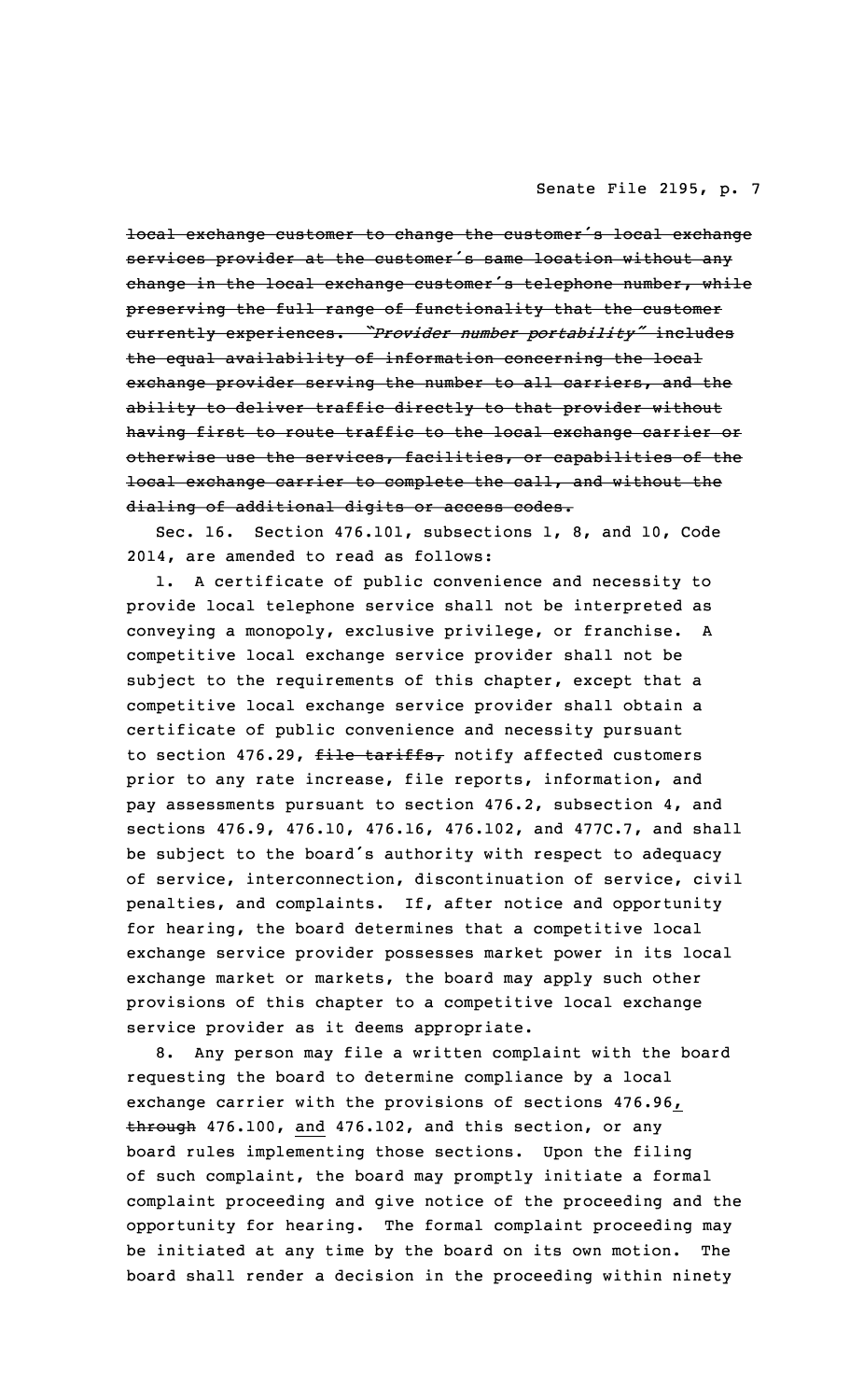days after the date the written complaint was filed. The board, for good cause shown, may extend the deadline for acting upon the complaint for an additional period not to exceed thirty days.

10. In <sup>a</sup> proceeding associated with the granting of <sup>a</sup> certificate under section 476.29, approving maps and tariffs for competitive local exchange providers provided for in this section, or in resolving <sup>a</sup> complaint filed pursuant to subsection 8 and proceedings under 47 U.S.C. §251 – 254, the board shall allocate the costs and expenses of the proceedings to persons identified as parties in the proceeding who are engaged in or who seek to engage in providing telecommunications services or other persons identified as participants in the proceeding. The funds received for the costs and the expenses shall be remitted to the treasurer of state for deposit in the department of commerce revolving fund created in section 546.12 as provided in section 476.10.

Sec. 17. Section 476.101, subsections 4, 5, and 6, Code 2014, are amended by striking the subsections.

Sec. 18. Section 477.9A, Code 2014, is amended to read as follows:

# **477.9A Deregulated services.**

1. <sup>A</sup> telegraph or telephone company whose services are deregulated by the board under section 476.1D may use public notice as <sup>a</sup> means of conveying terms and conditions to customers where identification of those customers is infeasible or impractical. Public notice may also be used to convey changes in terms and conditions, other than price increases or limitations of liability, to all other customers, but only if those customers were put on notice that this means would be used to convey subsequent changes. Notwithstanding section 477.7, when services are deregulated by the board under section 476.1D, <sup>a</sup> telegraph or telephone company, in any contract, agreement, or by means of public notice, may reasonably limit its liability under section 477.7 in the course of providing the deregulated communications services to its customers, except for acts of willful misconduct. However, this section does not allow <sup>a</sup> greater limitation on liability than exists in any contract or approved tariff as of the effective date of the deregulation of the services.

2. <sup>A</sup> telephone company whose services are subject to regulation by the board with respect to terms and conditions, but not rates, shall give notice of rate changes to customers.